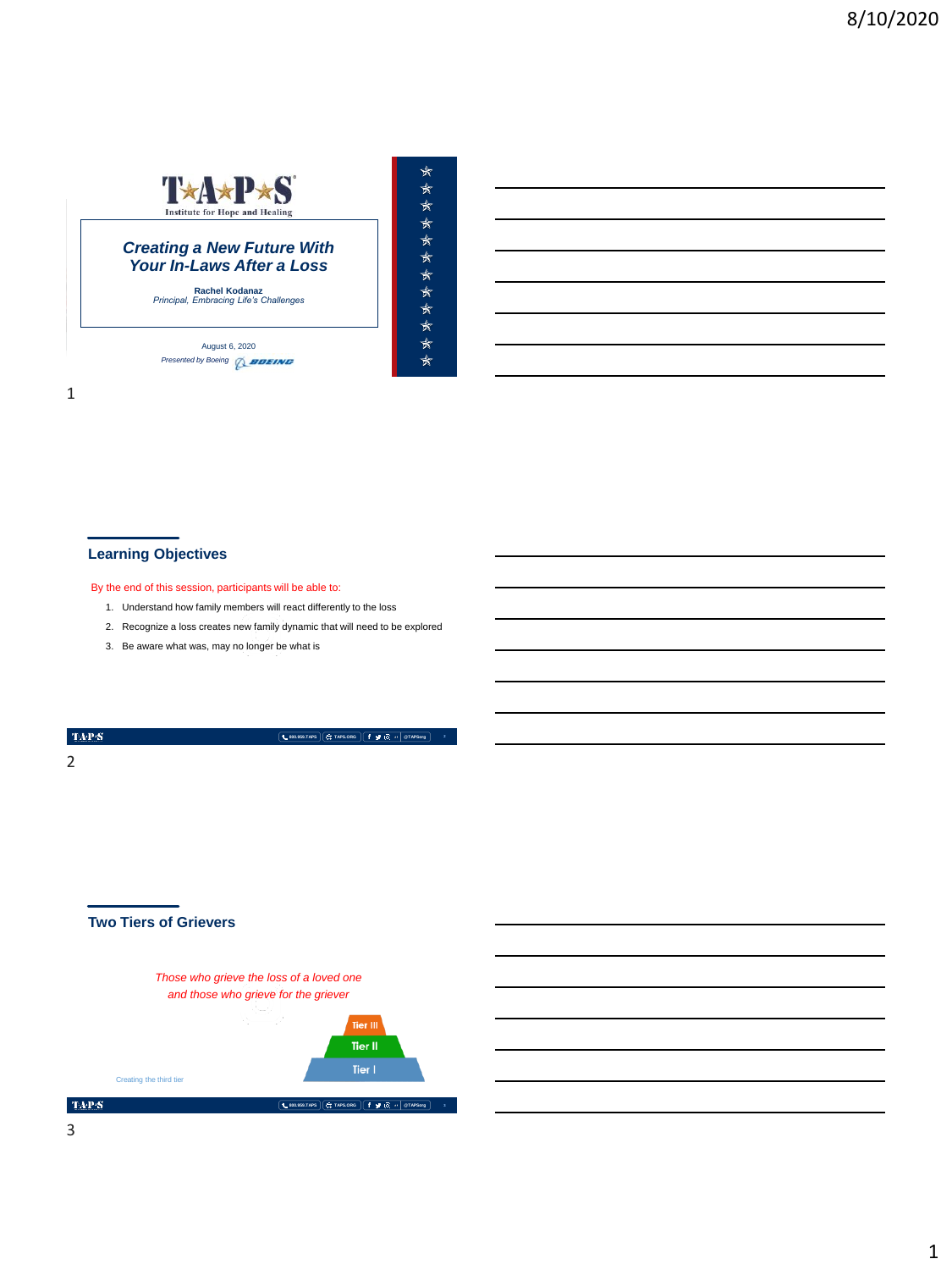#### **Agenda**

- Changes in the relationship
- Different losses
- Interactions
- Perception versus reality
- Creating a new relationship with your in-laws
- Developing your roadmap



#### **800.959.TAPS TAPS.ORG @TAPSorg**

 $Q$ gando

**800.959.TAPS TAPS.ORG @TAPSorg**

**4**

#### 4

# **Changes in the Relationship**

- All family members have experienced a substantial loss
- Relationships will be changing no longer a buffer
- Emotions are at an all-time high
- Walking on eggshells
- All families have their challenges

# TAP $\mathbf{S}$

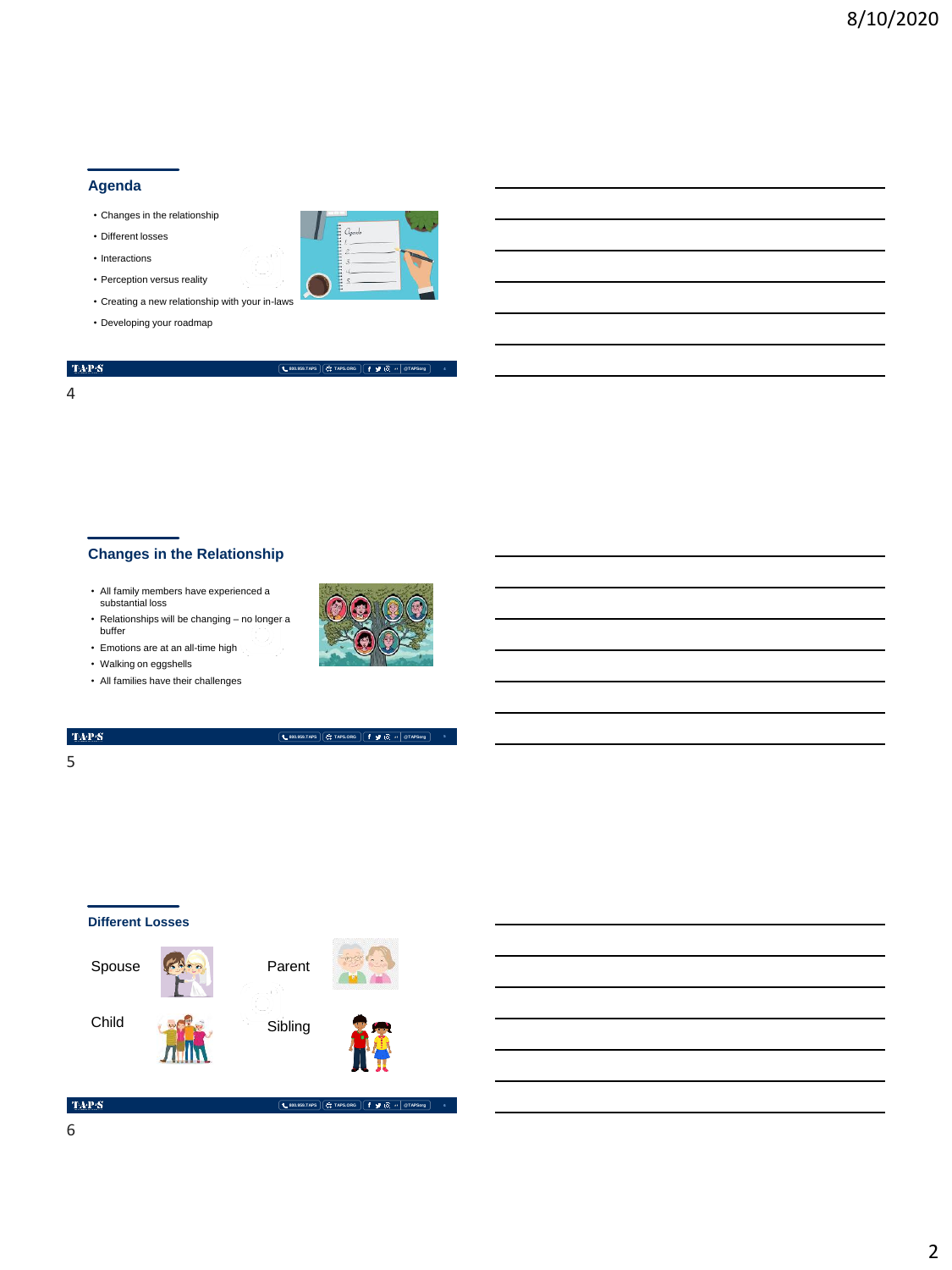## **Interactions**

### *Constructive*

- Support
- Connection to extended family
- Missing their loved one
- Future family milestones
- Perceived judgement

**800.959.TAPS TAPS.ORG @TAPSorg**

*Not So Constructive*

- Grieving styles
- Complicated • Natural drift
- 

#### $\langle \mathbf{T} \mathbf{A} \mathbf{P} \mathbf{S} \rangle$

7



8

# **Finding Your Way**



**800.959.TAPS TAPS.ORG @TAPSorg**

 $\mathrm{TaPP}(\mathbf{S})$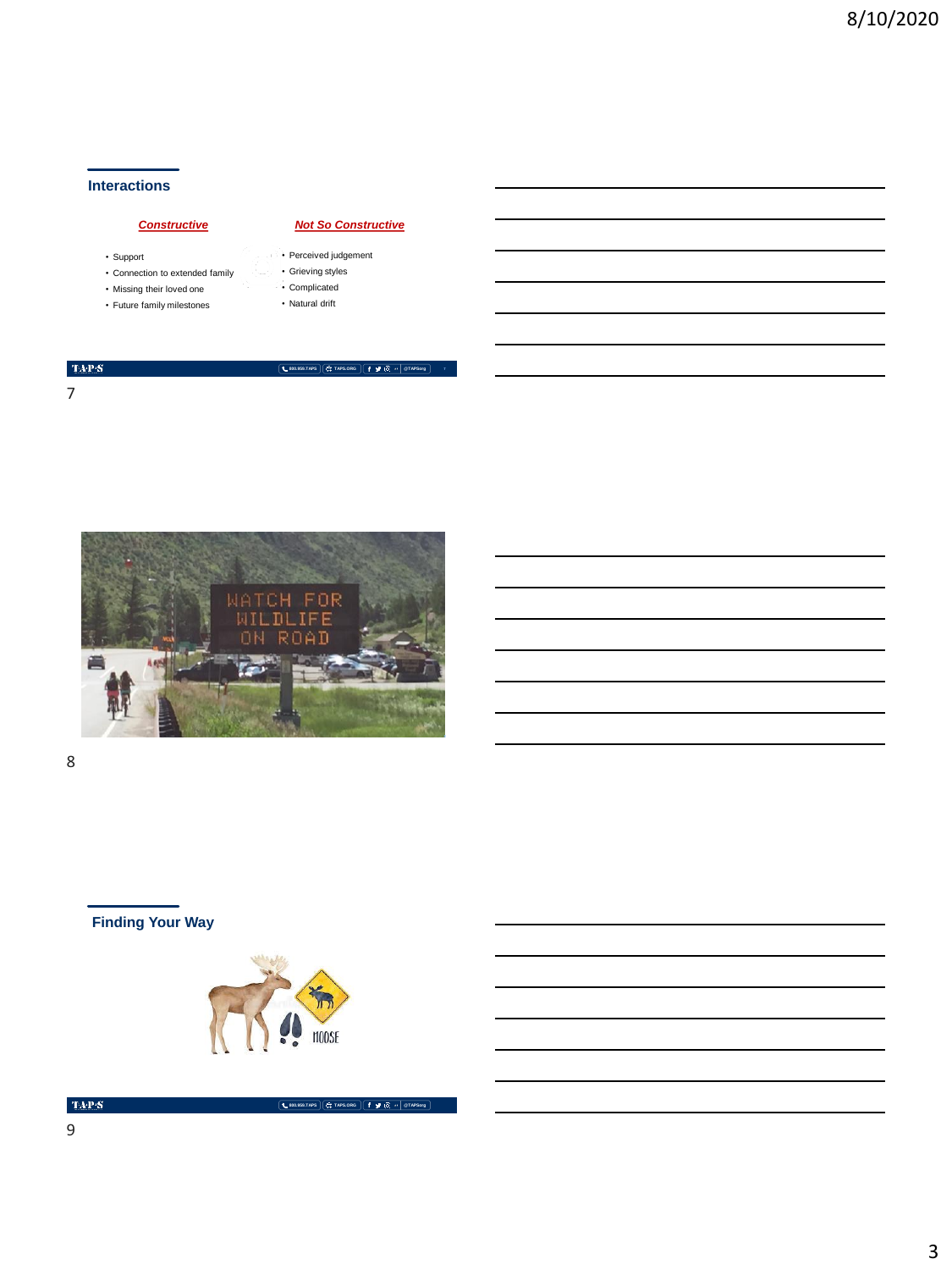## **Perception versus Reality**

Loss of connection Life is a team – all in this together Hope for similar outcomes – just don't know how

*Not good, not bad, just different* 

 $\langle \mathbf{T} \mathbf{A} \mathbf{P} \mathbf{S} \rangle$ 

**800.959.TAPS TAPS.ORG @TAPSorg**

10

### **Creating a New Relationship with Your In-laws**

- Communication
- Boundaries
- Being inclusive





• Encourage new traditions



**800.959.TAPS TAPS.ORG @TAPSorg**

 $\mathrm{TAP}S$ 

#### 11

### **Creating Your Roadmap with Your In-laws**

- Identify what is painful manage it!
- Identify what works embrace it!
- Set boundaries for you and your family
- Know that you would have challenges regardless of the loss
- Embrace the good reflect on the bad

**800.959.TAPS TAPS.ORG @TAPSorg**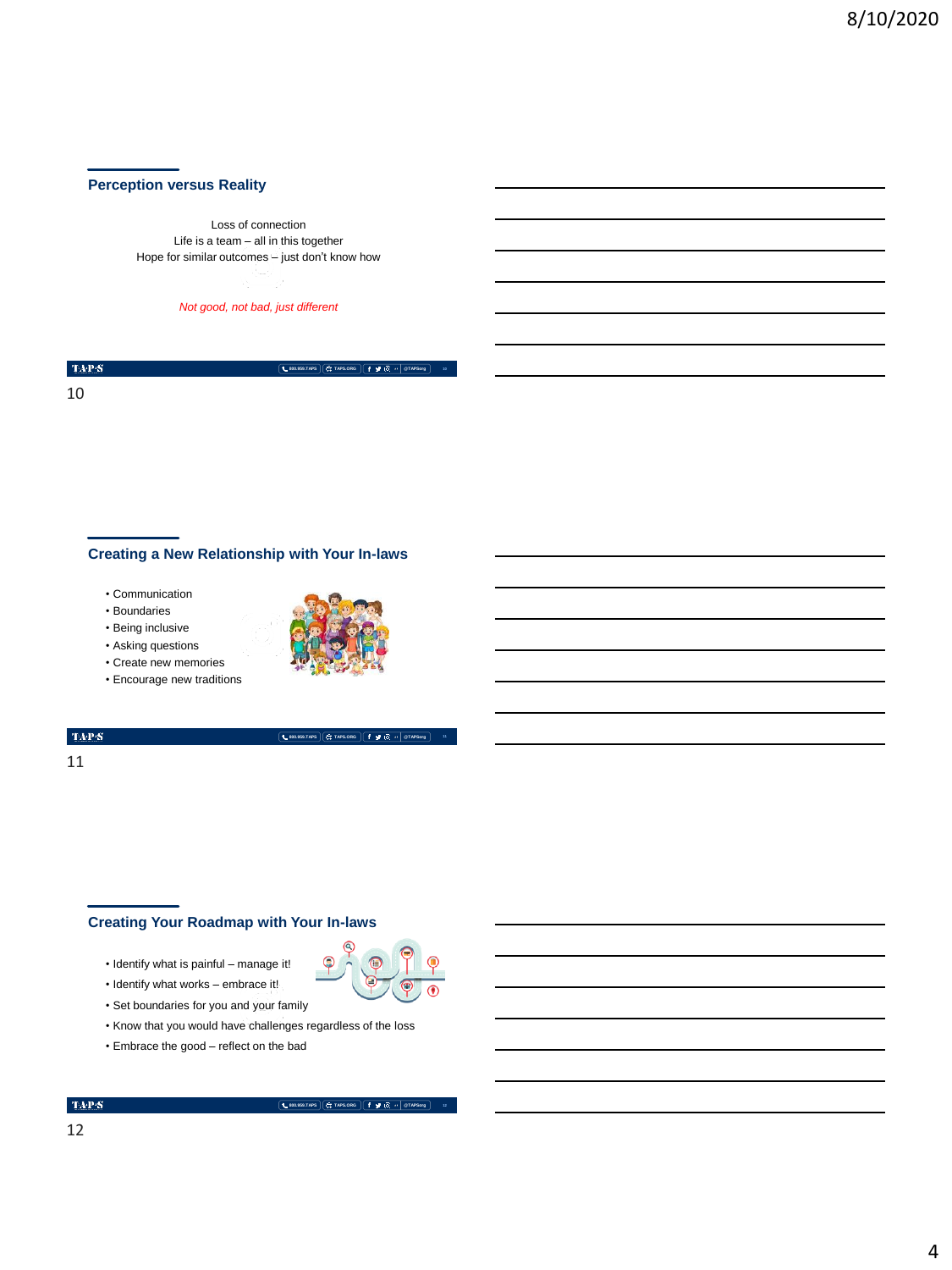

Living HUNG<br>PEACE,<br>ONE PIECE ATATINE *Living with Loss, One Day at a*  Personal possessions tell a beautiful story *Grief in the Workplace* offers a wealth of *Time* offers daily encouragement to of a person's life regardless of age. But knowledge and experience to support those individuals and families who have lost when we find that we have accumulated who have experienced a death at work. By a loved one or are suffering from any too much or a loved one passes, it can be providing tools and practical advice that help form of loss. The 365 daily lessons overwhelming to figure out what to do with manage expectations, this handy and and thought-provoking ideas provide all of these belongings. *Finding Peace,*  comforting guide enables employees, hope, optimism, introspection, and *One Piece at a Time* provides tools for Human Resources, and Employee self-discovery. how to thin, repurpose, and redistribute Assistance Programs to embrace and these possessions in a way that can address the loss effectively and capture and cherish our memories and compassionately. those of our loved ones so they continue to be with us today and for future generations. All books available at rachelkodanaz.com and online/retail booksellers  $\mbox{TAPS}$ **800.959.TAPS TAPS.ORG @TAPSorg 14**

14

13

#### **Questions?**



*www.RachelKodanaz.com Rachel@RachelKodanaz.com 303.619.3547*

 $\mathrm{TaPP}(\mathbf{S})$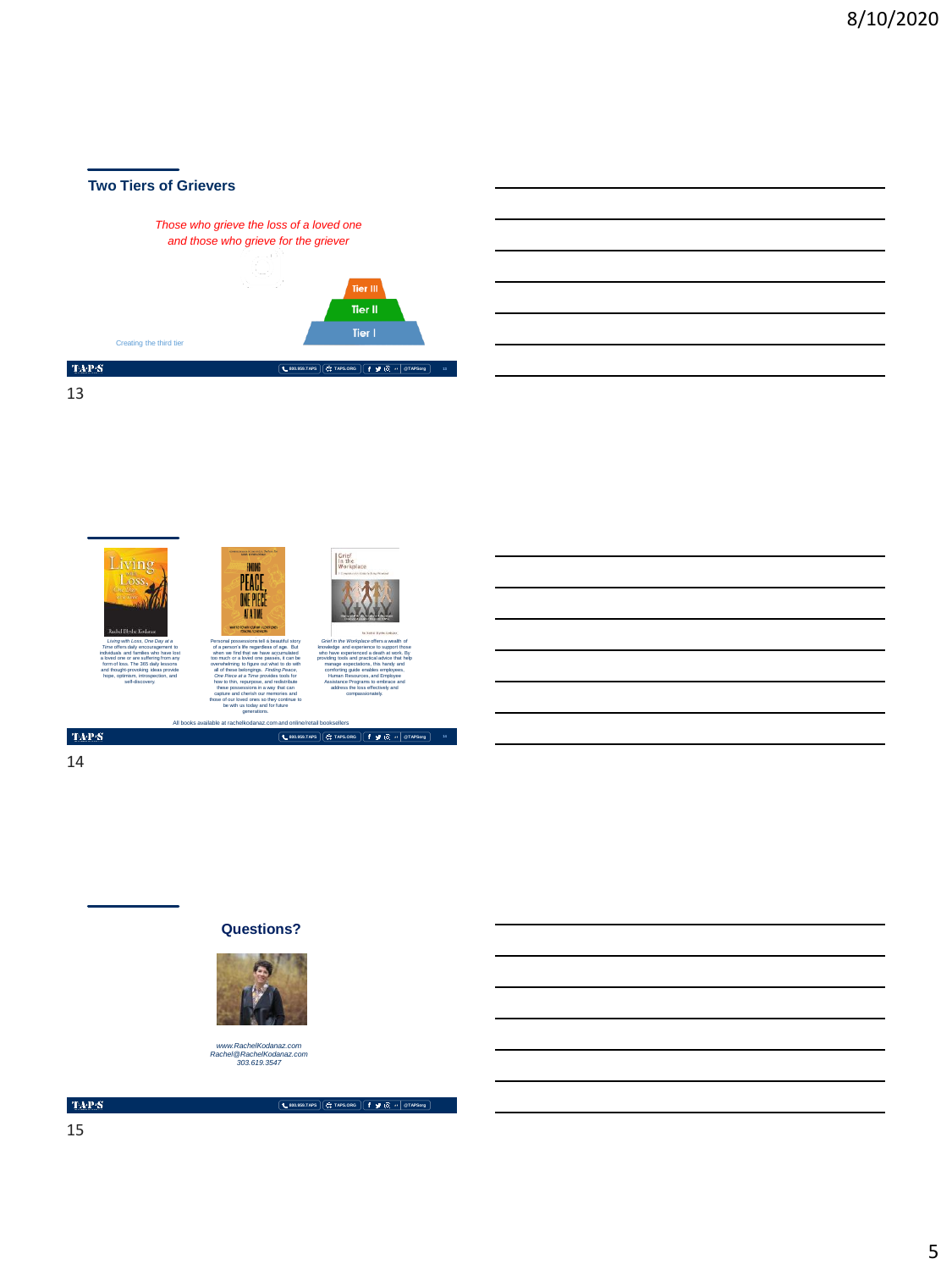

*Please note: The information provided on this program is intended for educational purposes only.* 

*If you or a loved one needs professional support, please contact TAPS 24/7 at 800-959-TAPS (8277).* 

MEMORIAL DAY WEEKEND | MAY 2018

| ★       |
|---------|
| ∗       |
| ⊀       |
| ⊀⊤      |
| ⊀⊤      |
| ⊀⊤      |
| ∗       |
| ∗       |
| $\star$ |
| $\star$ |
| ⊀⊤      |
| ⊀⊤      |
|         |

16

#### **About the TAPS Institute for Hope and Healing®**

Launched in March 2018 through an alliance with HFA, the TAPS Institute for<br>Hope and Healing<sup>®</sup> serves as a resource and training center, providing<br>programs for both professionals working in the field of grief and loss and



TAP $\mathbf S$ 

17

## **Upcoming TAPS Institute Programs**

**September 15 Grief and Young Adults in Military-Connected Families** *Live Webinar, Noon-1:30 p.m. ET (CEs available)*

**Heather L. Servaty-Seib, PhD, HSPP,** Professor of Counseling and Psychology, Purdue College of Education

**Shelly MacDermid Wadsworth, PhD,** Professor of Human Development and Family Studies, Purdue University

Visit *taps.org/institute* to learn more and RSVP!

**800.959.TAPS TAPS.ORG @TAPSorg 18**

**800.959.TAPS TAPS.ORG @TAPSorg**